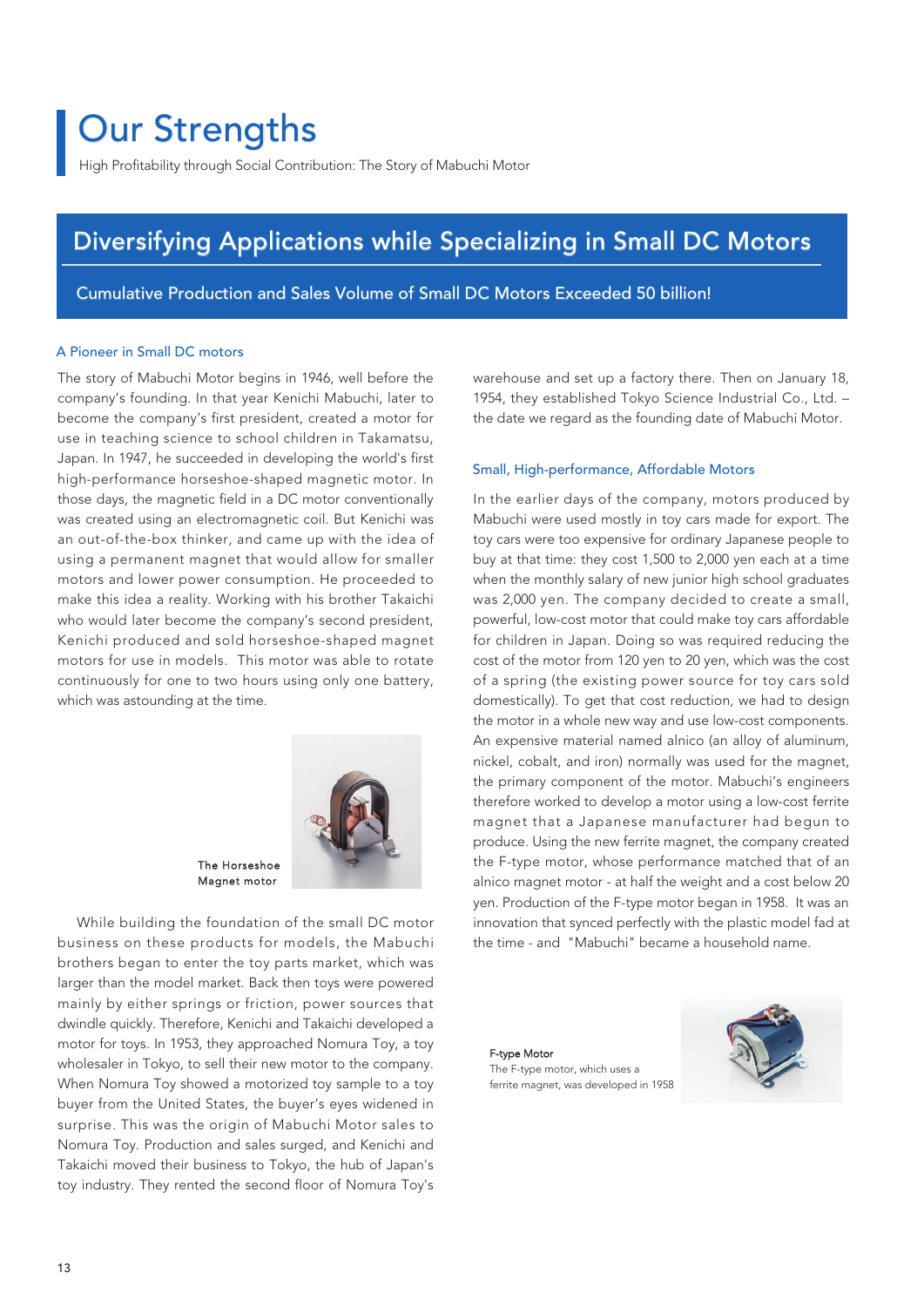#### Technological Innovation and Diversification of Applications

In 1960, we focused our attention on the trend in tape recorders toward more compact, lighter weight, and cordless designs and began to develop a motor for tape recorders. For this application, we needed to achieve silent, smooth rotation while reducing current consumption to 10% of its existing level, and extending service life 50 to 100 times. We did so through a threefold innovation that improved shaft precision, used a new oil-less bearing, and refined the motor technologies, including to enable contact between a commutator and brush – all of which reduced production costs. As a result, we succeeded in developing the FM-250 series of motors, which later gained an overwhelmingly large share of the tape recorder motor market. This is one

example of our innovation pattern. Mabuchi Motor has expanded applications for our small DC motors repeatedly through innovating in technologies and increasing the affordability of end- products.

 Concentrating our management resources on small DC motors has been essential for Mabuchi Motor in creating unrivaled products. This is why we have limited our product range to small DC motors. We've grown our business by specializing in small DC motors, extending their applications into diverse markets, and expanding our business activities to markets and customers all over the world as well as in Japan.

# Selling to Customers around the World

### Overseas Sales ratio 90% (2020)

Since its very beginnings, Mabuchi Motor has proven its expertise in securing sales in new markets and applications. The primary export destination of toys, which were the major application of motors in our early days, was the United States. In 1956, two years after our foundation, Kenichi Mabuchi visited the United States. He stayed for 45 days, visiting customers to gain firsthand knowledge of the U.S. market. One of the customers he visited was a major toy manufacturer, the world leader in the industry at the time. Five years after Kenichi's visit, Mabuchi Motor received a bulk order for 20 million motors per lot from that toy company. In the same year, orders came in for motors for toothbrushes and tape recorders from another U.S. company, one of the largest electric appliance manufacturers in the world.

 As a result of these proactive sales activities to markets and customers around the world, the overseas sales ratio of motors has reached 90%.

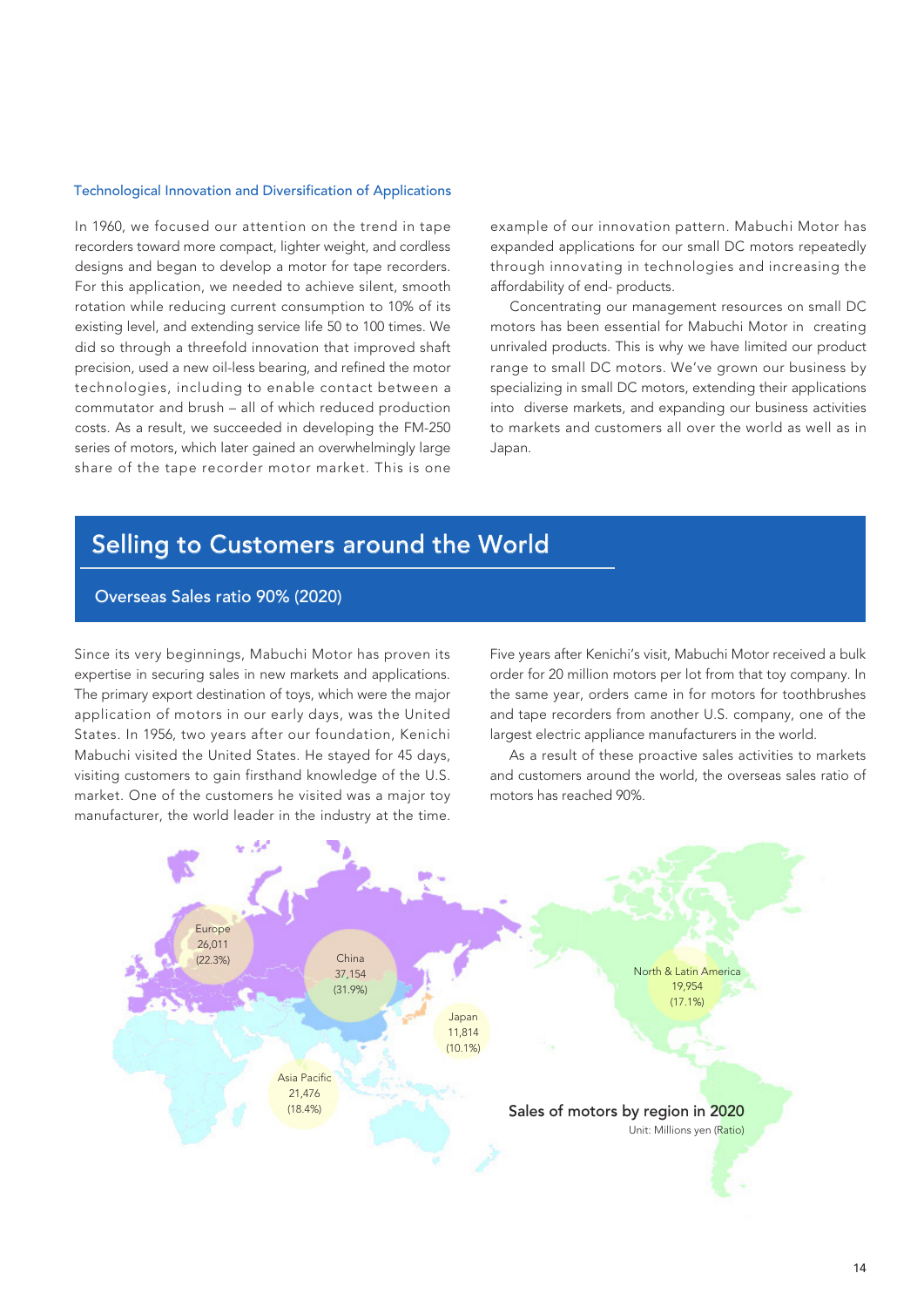# **Our Strengths**

## Stable and High Profitability

Achievements in generating operating income: Securing profitability for 66 consecutive years since its foundation

#### Origin Story: The Mabuchi Management Principle

By 1963, from its beginnings as a small factory, Mabuchi Motor had grown into a medium-sized company with more than 1,000 employees. Takaichi Mabuchi resolved to articulate a basic philosophy for the company that would express "why Mabuchi Motor exists, and what we sweat over and work for."

 Takaichi believed that, for the company to keep growing and developing, it needed a strong management team. To build that team, he further believed, the company needed to articulate a core philosophy that would guide and inspire all its employees. He looked back at the path the brothers had taken. They had dedicated themselves to developing a lowcost motor for toys, and achieved production at a low price, equivalent to that of a spring. Their innovation had expanded the market of electric toys, creating economies of scale that brought costs down even more. More children's dreams were coming true, with electric toys now more affordable and accessible to families.

 The same was happening in other markets too. The family of Mabuchi Motor, in turn, was finding great worth and meaning in making substantive contributions to the lives of people, and to countries' economies, through its business activities. This idea became the core of our Management Principle that Takaichi Mabuchi formulated for Mabuchi Motor: "Contributing to international society and continuously increasing our contribution." This principle has been our constitution, guiding Mabuchi Group companies around the world, transcending limitations of time and location.

### Promote understanding of Management Principle

All Group employees are to cultivate an understanding of the Management Principle through e-book in Japanese, English, Chinese, Vietnamese, Spanish and Polish.

#### Right level of profit as a result of contribution to society

Under our Management Principle, profit is not the company's ultimate objective. However, we attach great importance to profit. We believe that profit is a company's reward for contributing to society or to customers, as well as an indicator of the level of its contribution. Profit is also a source of energy for powering more and increasing social contributions. We believe that a company can remain in a virtuous cycle of increasing social contribution, which increases its profits, which then through more and better activities again increases its social contribution, and so on. And we believe that such a company will gain the support of people and communities local and global. It will find that its purpose has become timeless.

 A company can contribute to society only when it provides unique value by creating products or services that are different from those offered by others. A company that only provides what others already do can compete only through price - which means that it cannot make a profit if costs remain unchanged. With this in mind, at Mabuchi Motor we always aim for the "right" level of profit. An appropriate level of profit is necessary for keeping our business stable over time. But the right level of profit is more meaningfully identifiable by observing our effectiveness as an institutional member of, and contributor to, society. When our profit exceeds appropriate levels, we return a share of our profit to customers to strengthen our relationship with them and to reinforce our competitiveness. We do not pursue any sales expansion which will not generate profit. Our objective is always sustainable growth accompanied by the right level of profit.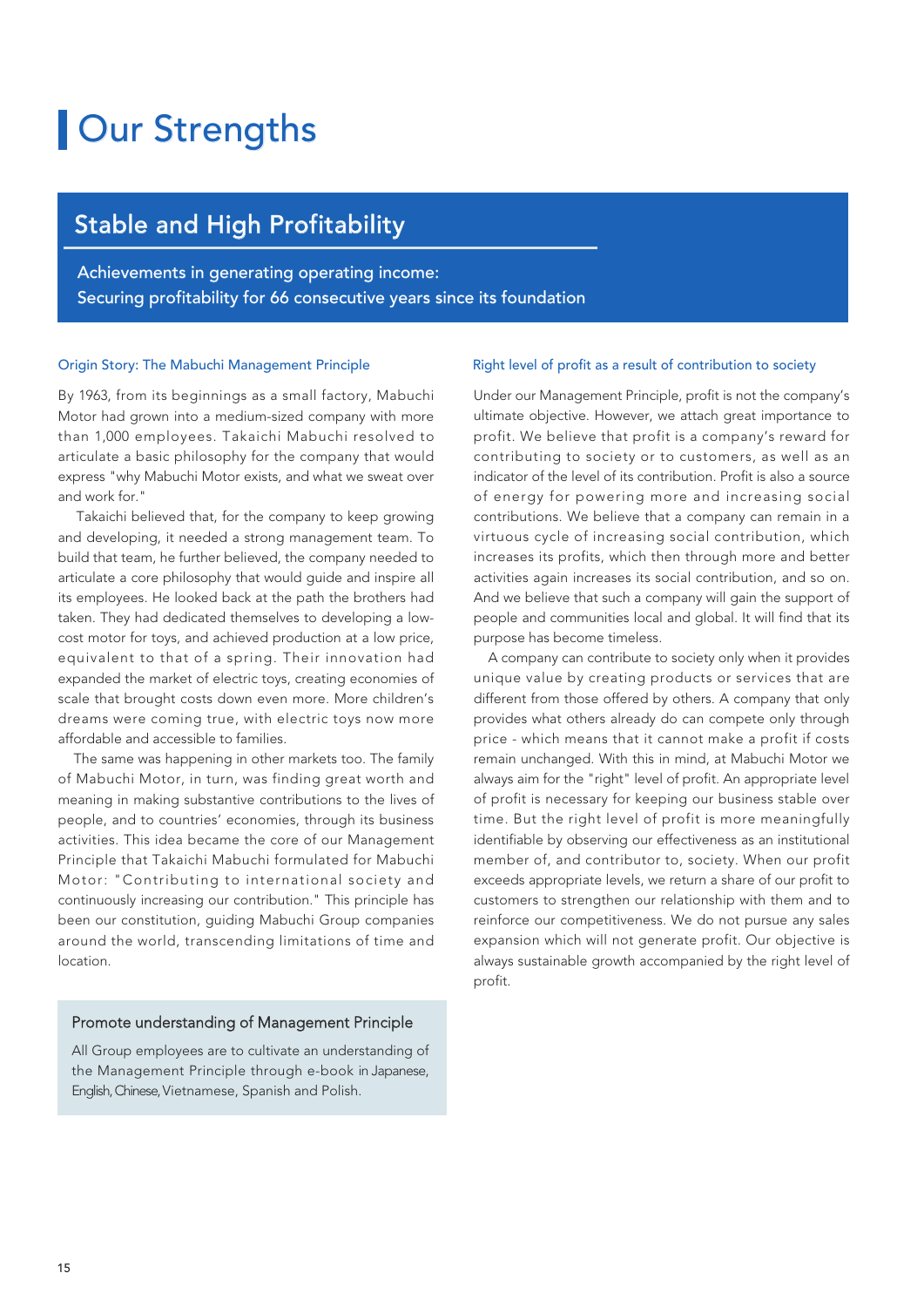#### The Standardization Strategy

In 1969, as the scale of motor production and sales grew rapidly, we experienced a shortage of parts and our assembly capacity proved insufficient. A significant production shortage ensued. In the toy industry of the time, that products were custom-made was taken for granted, and Mabuchi Motor was producing a wide variety of motors whose specifications differed slightly depending on the customer. The production failure hit during the summer, which was the peak production period ahead of the winter holiday shopping season. A number of our customers were dissatisfied and told us so. To rectify this situation – and just as importantly, to avoid its recurrence – Mabuchi Motor made the decision to standardize its products.

 There were internal objections to this decision, as some believed that standardized motors would not sell well. Yet we proceeded, betting on the idea that standardization would be essential for developing our business over time: standardizing our motors would enable both production planning and cost reduction because it would allow for inventories. Further, we reasoned that by making operations more stable, standardization would help us maintain and improve the quality of our products. Higher quality would in turn increase value for our customers, who were committed to streamlining their operations in the face of fierce competition.

 To make our new strategy a reality, Mabuchi Motor set out to propose our product standardization to our customers. Mattel, Inc. was the first to agree. The global industry leader, Mattel, Inc. was keenly aware of the tough competitive environment and recognized that standardization offered a smart and reasonable way forward.

After that first agreement with Mattel Inc., our standardization project clicked into gear.

 Our increased capacity to supply high-quality motors at affordable prices enabled us to broaden the range of applications for small DC motors. More diverse applications led to increased mass production of standardized products and then to cost reductions, in a virtuous cycle.

 Standardization, the starting point for that virtuous cycle, wasn't at all the standard thinking in the industry in Japan at the time. And it wasn't something our competitors, locked into the customization canon of the time, were ready or willing to imitate.

 Product standardization was a bold and decisive move by Mabuchi Motor. It established and fortified our competitive edge over our competitors and brought high and sustained profitability.

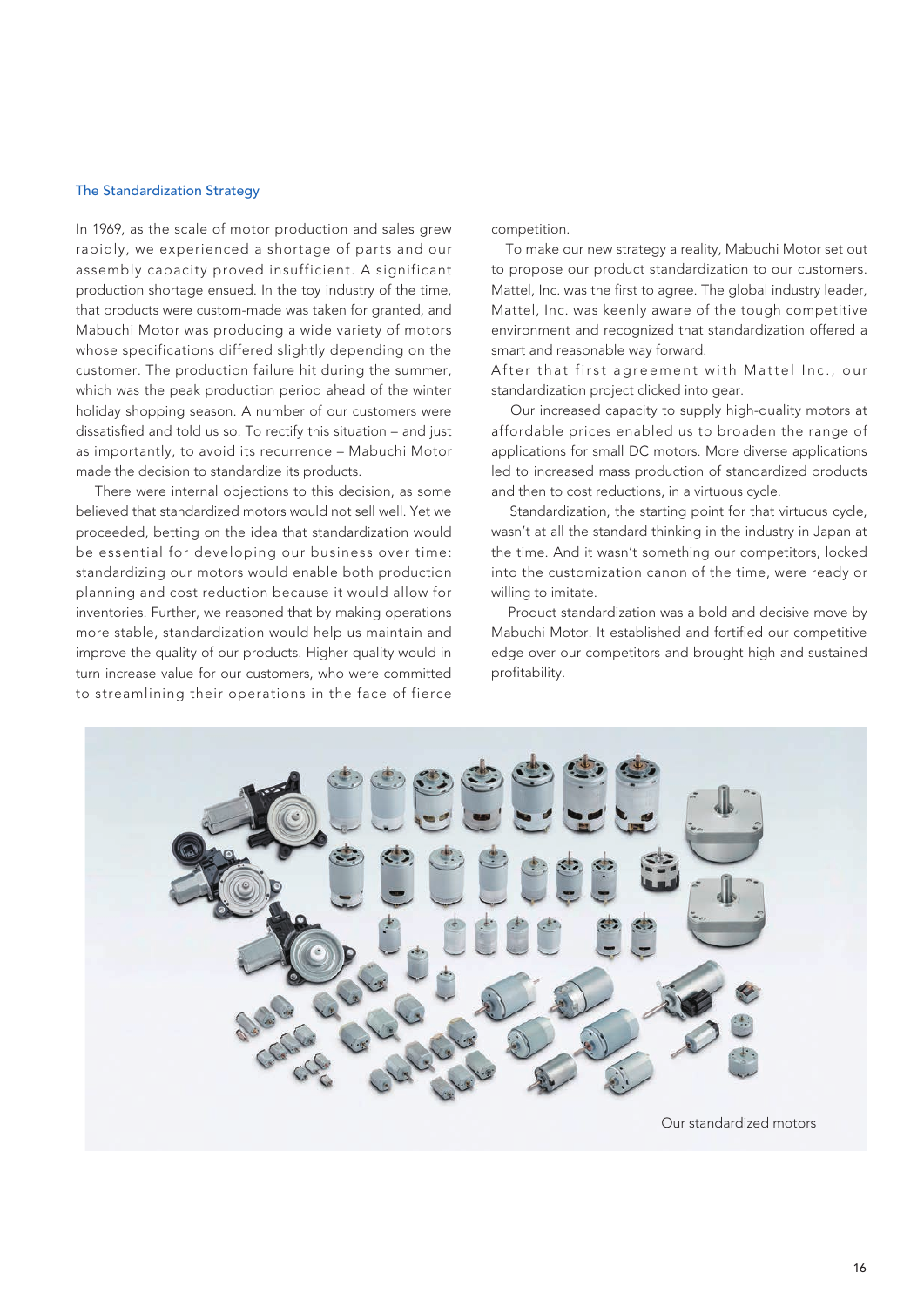# **Our Strengths**

## World Optimum Production

### Overseas production ratio : 100%

#### Global Expansion from an early stage

In 1964, as we celebrated our 10th anniversary, Mabuchi Motor's first production base outside Japan began operations in Hong Kong. Growing fast as a global center of toy production, Hong Kong had attracted our customers and competitors. There were also tax benefits to companies locating there. Under the Commonwealth preference system, products could be exported from Hong Kong to Europe via the UK, and of course to the UK itself, without being subject to tariffs. For Mabuchi Motor, entry into Hong Kong was essential to our competitiveness in exporting to Europe, relative to others in our industry who were already operating in Hong Kong. Subsequently we opened production bases in Hsinchu, Taiwan (1969), in Kaohsiung, Taiwan (1979), in Guangdong, China (1986), and in Dalian, China (1987). By about 1990, virtually all of our products were made outside Japan.



Hong Kong Mabuchi (Est. 1964)

 In the 1990s, we added a production base in Suzhou, China, increasing our production capacity in coastal China, and entered also Bien Hoa, Vietnam. Expansion continued in the 2000s, with new production bases in Danang, Vietnam and Jiangxi, China, two new locations that served to reduce production concentration in the coastal China region. In the 2010s, when automotive appliances became the primary application of our motors, we set up production bases in the Americas and Europe -- in Aguascalientes, Mexico and Małopolski, Poland. With those in place, we established the global five-pole business structure with a focus on local production for local consumption.

 Our expansion story shows how we've continuously updated our production infrastructure in response to the economic development of countries and regions, as well as to changes in our own business portfolio. Applications for our motors, initially limited to models and toys, expanded over time into home appliances, power tools, audio-visual equipment, precision and office equipment, automotive appliances, medical equipment, and light electric vehicles.

 The result is an optimized, resilient global production system that provides excellent motors at reasonable prices. Thanks to our product standardization strategy, we can mass-produce and sell motors with a limited variety of specifications, thereby realizing both high quality and low cost. This is the unique capability that has made Mabuchi Motor the world's leading manufacturer of small DC motors, producing 1.2 billion units every year.

 Our supply capacity is a tremendous strength. Our customers are leaders in their industries; they incorporate vast quantities of motors into their products. In our business, it is vital to have our products adopted by leading companies in each application market, because it is very effective in promoting our products to other companies in the same industry and results in gaining high market share and increasing competitive adavantage.



Poland Mabuchi (Est.2017)